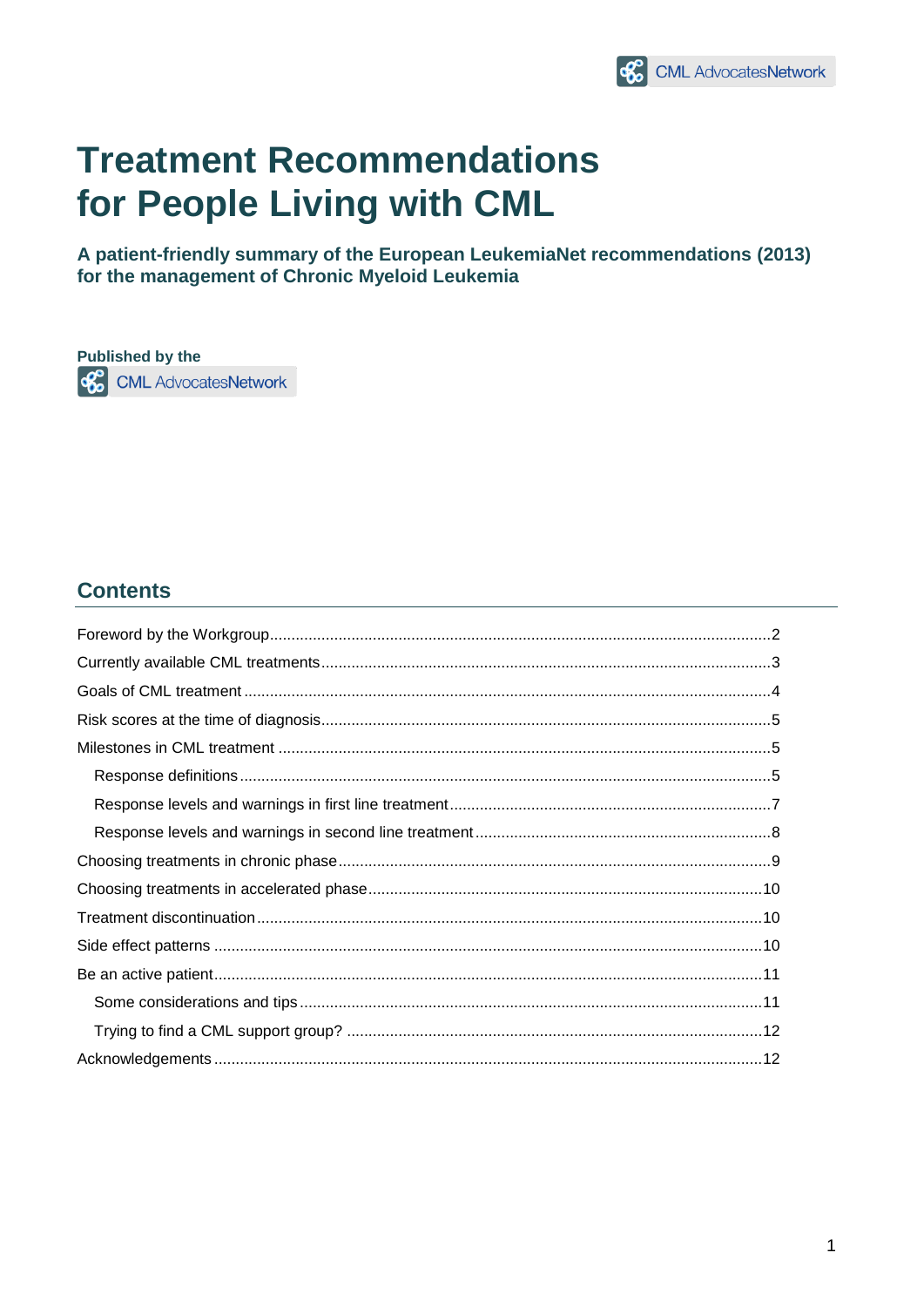

# <span id="page-1-0"></span>**Foreword by the Workgroup**

Chronic Myeloid Leukemia (CML) is a chronic disease of the blood and bone marrow that results from a transformation of a stem cell. Stem cells are like seeds in the bone marrow that mature into any of the three major blood cells: white blood cells, red blood cells or platelets. CML stem cells are abnormal and result in overproduction of white blood cells that enter the bloodstream and circulate throughout the body. Usually, but not always, the spleen enlarges. Eventually, CML cells replace normal cells in the bone marrow and prevent production of normal blood cells. As the disease progresses, the number of healthy, normal white blood cells will decline. In addition, there may be an overproduction of immature leukemia cells known as blasts.

In CML cells, a part of one chromosome (number 9) is exchanged with a part of another chromosome (number 22), leading to the formation of the so-called Philadelphia chromosome. As a consequence of this, a gene called ABL that normally is found on chromosome 9 moves to join to the gene called BCR that is normally found on chromosome 22. The fusion of the BCR and ABL genes produces an abnormal gene with increased and not tightly controlled tyrosine kinase activity. This leads to an increase in the number of white blood cells and is thought to be the cause of CML. Treatment targeted to block the tyrosine kinase activity of BCR-ABL has revolutionized the treatment of CML in the past 15 years.

The European LeukemiaNet (ELN), a research network of excellence funded by the European Union, provided treatment recommendations in 2006, 2009 and again in 2013. These recommendations are based on a consensus of 32 CML experts from Europe, America and Asia-Pacific, based on the best scientific data available at the time of publication. They were developed for doctors to help CML patients like you to get the best standard of care and should be recognized as the standard of care by CML treating physicians.

The CML management recommendations may be difficult for patients to understand. We have developed this document in lay language to provide CML patients with a simplified summary of the information contained in the ELN Recommendations.

The 2013 update of the ELN Recommendations reflects that new drugs to treat CML had become available. Important endpoints for monitoring the effectiveness of therapy have been defined and the role of diagnostic tests to optimize follow-up have also been included. This document focuses only on the 2013 publication content and remains valid until the ELN provides a new and/or updated version of the CML Treatment Recommendations.

We hope this summary will be a helpful tool to discuss CML disease management and treatment choices with your doctor. Consider taking this document with you next time you visit your doctor.

The summary was produced by the following workgroup of patient advocates:

- **Jan Geissler** (Workgroup Chair)**,** CML Advocates Network / LeukaNET, Germany
- **Felice Bombaci**, Gruppo AIL Pazienti LMC, Italy
- **Mina Daban,** LMC FRANCE, France
- **Euzebiusz Dziwinski,** Nationwide Association for CML Patients Aid, Poland
- **Tony Gavin,** Leukaemia CARE, United Kingdom
- **Jana Pelouchová,** Diagnóza CML, Czech Republic
- **Giora Sharf,** CML Advocates Network / Israeli CML Patient's Organisation, Israel
- **Jan de Jong,** Stichting Hematon, The Netherlands

The summary was reviewed by the following experts:

- **Prof. Gianantonio Rosti**, St Orsola University Hospital, Bologna, Italy
- **Prof. Francois-Xavier Mahon**, University of Bordeaux, France
- **Prof. Guiseppe Saglio**, University of Turin, Italy
- **Prof. Gert J. Ossenkoppele**, VU University Medical Center Amsterdam, The Netherlands
- **Prof. Pia Raanani**, Rabin Medical Center, Petach Tikva, Israel

This document is a result of a genuinely patient-led project. Authorship and ownership of this document rest solely with the CML Advocates Network. It is made available in multiple languages at [http://www.cmladvocates.net/cmlsummary.](http://www.cmladvocates.net/cmlsummary)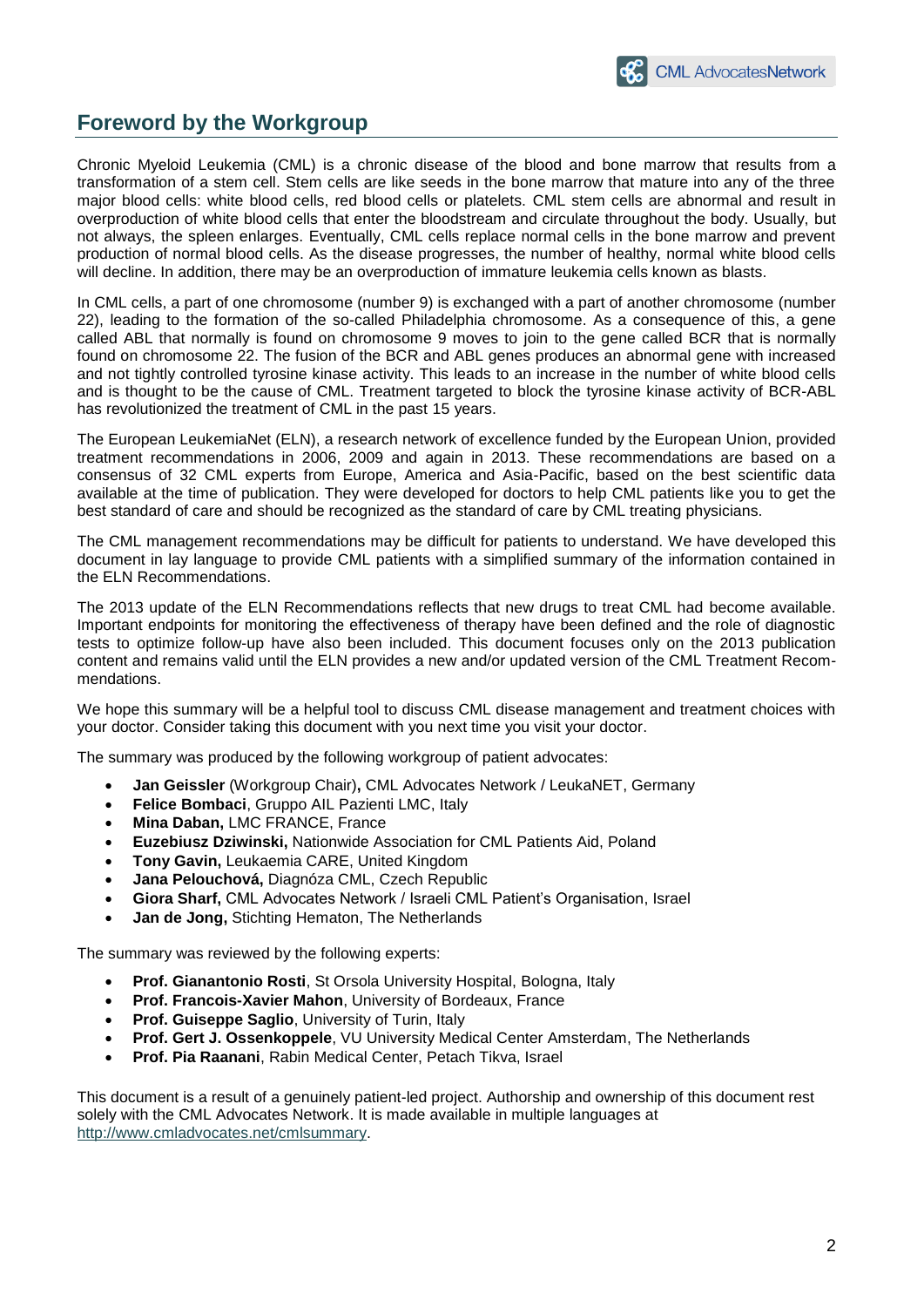

# <span id="page-2-0"></span>**Currently available CML treatments**

Chronic Myeloid Leukemia (CML) has evolved from a life-threatening disease to a well manageable disease for most patients. In patients that are well treated and respond well, CML is no longer the threat it once was. Since imatinib was first approved in 2001, doctors have made significant progress in the treatment of CML. Many patients not only survive long-term but also enjoy a good quality of life.

Consequently, the European LeukemiaNet (ELN) provided treatment recommendations in 2006, 2009 and again in 2013. Please note that individual patients may find that their own therapy differs from the recommendations given in this document. These differences may be based on their personal disease and health status. You can use this summary as a starting point for talking with your doctor. You can ask for an explanation if your doctor does not follow the ELN recommendations.

Treatments are prescribed in a certain order and are known as first line, second line and third line treatments. A patient will probably take a BCR-ABL inhibitor. BCR-ABL inhibitors are also called tyrosine kinase inhibitors or TKIs. These drugs work by blocking the activity of BCR-ABL, the gene that causes the CML. The drugs can reduce the disease to a minimum and restore health, but we cannot be sure whether they can cure CML.

In recent years, CML patients have benefited from better treatments including drugs like:

- 1. **Imatinib** (Glivec®)
- 2. **Dasatinib** (Sprycel®)
- 3. **Nilotinib** (Tasigna®)
- 4. **Bosutinib** (Bosulif®)
- 5. **Ponatinib** (Iclusig®)

The drugs available for treating CML are described below:

#### 1. **Imatinib and combinations**

Imatinib is the first BCR-ABL tyrosine kinase inhibitor that has been used for the treatment of CML. It usually produces good treatment responses in most CML patients. Overall patient survival has been reported to be between 92% and 97% after 5 years. However, some patients might not respond at all or might not respond well enough to treatment. These patients are called resistant patients. Other patients might not tolerate the drug. Most of these resistant or intolerant patients are moved over to treatment with other tyrosine kinase inhibitors. Imatinib has also been used in combination with cytarabine and interferon alpha but these combinations did not achieve better survival than imatinib alone. Imatinib is generally used as first line therapy but in specific cases it can be used as second or even third line therapy. The classical dose is 400 mg daily but other doses have been used successfully.

## 2. **Dasatinib or nilotinib**

Your doctor could prescribe another BCR-ABL tyrosine kinase inhibitor — either dasatinib or nilotinib, often referred to as second generation tyrosine kinase inhibitors. Reasons for this could be: your current medical history, or your leukemia cells have changed. Leukemia cells may change biologically through mutation making them resistant to the current treatment. Some resistant cells may not respond well to dasatinib or to nilotinib or to both. Dasatinib and nilotinib can also be used as first line therapy instead of imatinib. Early results of clinical trials carried out in patients treated first line suggest that these drugs may achieve a faster and deeper response than imatinib. The drug of choice for your medical condition might be guided by the side effect profile of the drug or other drugs you are taking in parallel, by the presence of resistance due to specific mutations, and other medical conditions you might have. Dasatinib or nilotinib can be used as second line therapy in case of imatinib resistance or intolerance or immediately as first line therapy. In specific cases they can also be used as third line therapy.

## 3. **Bosutinib**

If you have been treated with one or more of the above BCR-ABL tyrosine kinase inhibitors and have not responded to, developed resistance to or did not tolerate your previous therapy, you might be given bosutinib (a second generation tyrosine kinase inhibitor). The BCR-ABL tyrosine kinase inhibitor bosutinib can be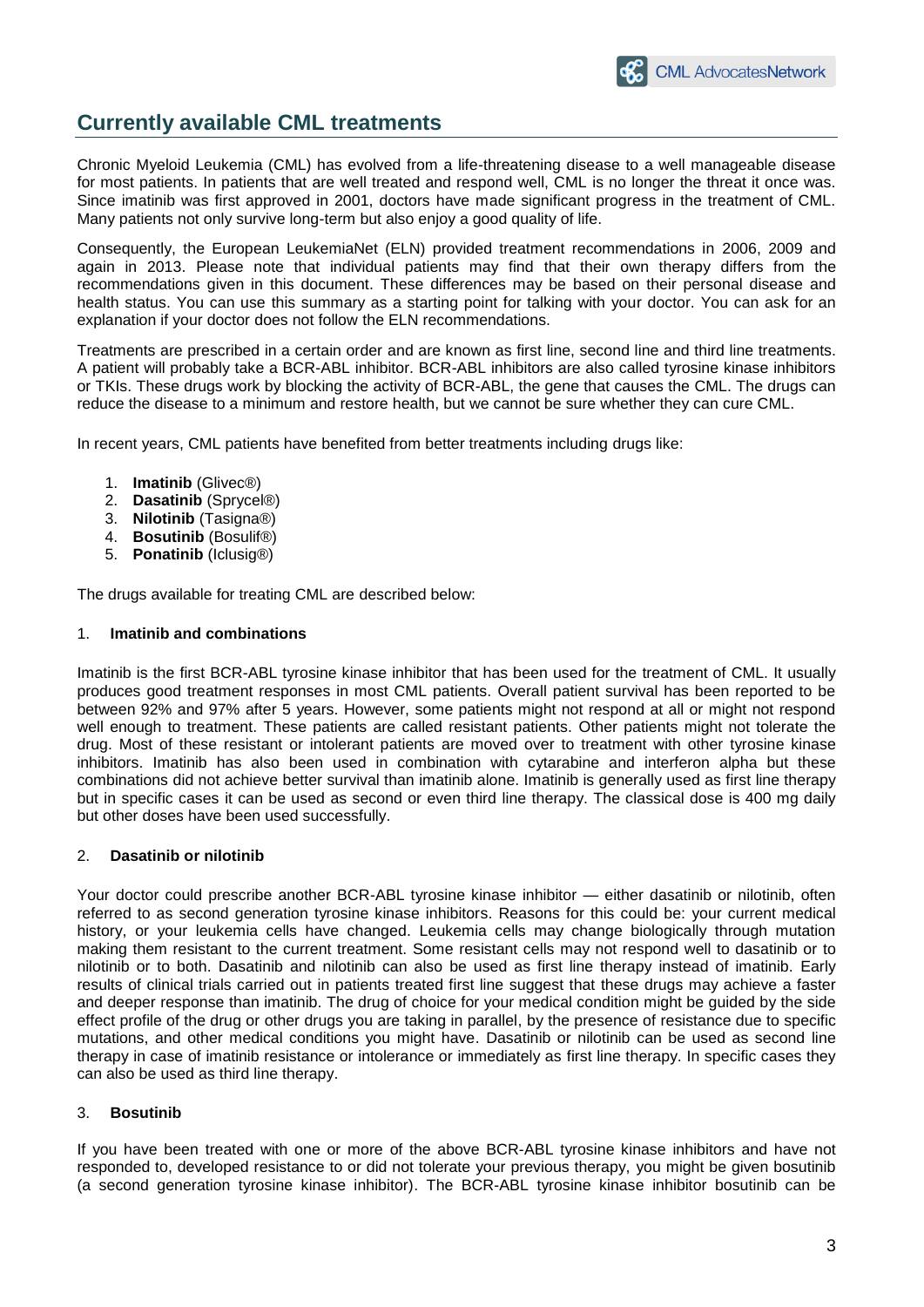

prescribed as second line therapy for patients for whom imatinib, nilotinib and dasatinib are not considered appropriate treatment options.

## 4. **Ponatinib**

For some patients, the BCR-ABL tyrosine kinase inhibitor ponatinib (a second generation tyrosine kinase inhibitor) is another treatment option. You may receive ponatinib as second line therapy if you do not respond to first line therapy with imatinib, dasatinib or nilotinib. You may also be given ponatinib as third line therapy if you do not respond or become intolerant to two other tyrosine kinase inhibitors. Specifically the presence of a genetic mutation called T315I may cause resistance to all other drugs except ponatinib. However, if you have had heart diseases or any cardiovascular problems in the past, your doctor will carefully consider whether treatment with ponatinib is appropriate for you.

## 5. **Stem cell transplant**

If none of these drugs are working well, stem cell transplantation may be a treatment possibility for CML patients in the chronic phase who have shown resistance or intolerance to at least one second generation tyrosine kinase inhibitor. For CML patients in the accelerated phase, stem cell transplantation is an option when an optimal treatment response has not been achieved. Patients in the blastic phase should receive a stem cell transplant only if a second chronic phase can be established with intensive chemotherapy with or without a tyrosine kinase inhibitor.

Stem cell transplantation involves receiving healthy stem cells from a donor which is called allogeneic stem cell transplantation. The new stem cells can help your body make enough healthy red blood cells, white blood cells, and platelets. If the transplant is successful your disease can be cured. However, transplantation may also lead to serious health complications and even death. That's why in most cases, transplant is not the first option.

There is not enough data yet about the use of tyrosine kinase inhibitors before and/or after bone marrow transplantation in CML patients. However, specific safety issues have not been reported. Patients are given these drugs before and/or after bone marrow transplantation when the risk of relapse of the disease is considered high.

#### 6. **Interferon alpha and combinations**

Before imatinib was introduced in the early 2000s, interferon alpha was the medical treatment of choice if stem cell transplant was not feasible. Interferon alpha causes cell death in CML cells. Administered as single therapy in high doses, good treatment responses can be achieved only in a small number of patients. In addition, side effects are common with the high doses required as a single therapy. Today, interferon alpha is tested in clinical trials in combination with BCR-ABL tyrosine kinase inhibitors, to try to induce additional immune effects against CML cells. Tyrosine kinase inhibitors should not be used in pregnancy as they may harm the unborn child. Therefore, interferon alpha might be useful to control the disease until delivery.

## 7. **Hydroxyurea**

Hydroxyurea is an oral chemotherapy that can be used for a short time before initiating a therapy with tyrosine kinase inhibitors, e.g. until the diagnosis of CML has been confirmed, or when blood counts are very high by the time of the diagnosis. It reduces the number of white blood cells.

## <span id="page-3-0"></span>**Goals of CML treatment**

People living with CML respond differently to treatment, but there are general goals that can be set and milestones that can show you and your doctor if your treatment is working. These may include:

- Returning blood counts to normal (hematologic response)
- Eliminating or reducing the number of leukemia cells, as determined by disappearance of the Philadelphia chromosome (complete cytogenetic response) and by the decrease of the level of BCR-ABL (various degrees of molecular response)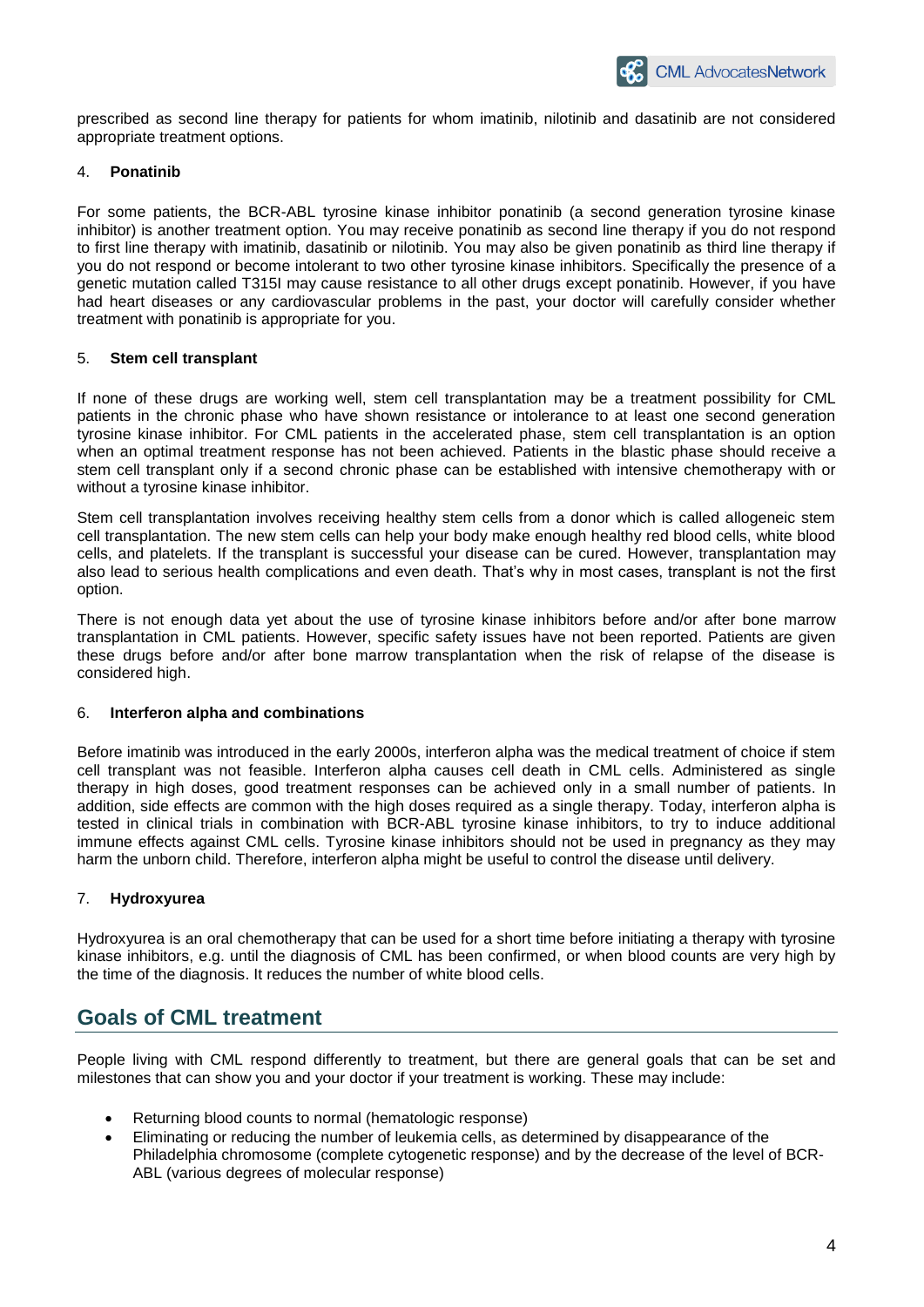The following sections and tables are a summary of the latest treatment recommendations for the management of Chronic Myeloid Leukemia published by 32 CML experts connected through the European LeukemiaNet (ELN).

These are general recommendations. Your actual treatment goals may change over time based on the state of your CML at diagnosis, your age, the side effects you experience, your response to treatment, and your overall health. Throughout your treatment, your doctor will track your CML with blood and bone marrow tests. These tests will help your doctor assess if your treatment goals are being met. The tables below will help you make sense of your test results and your treatment choice.

## <span id="page-4-0"></span>**Risk scores at the time of diagnosis**

Several features such as your age, size of your spleen or specific blood cell counts can influence your response to treatment with tyrosine kinase inhibitors and the outcome of the treatment. These features must be assessed before you start any treatment and are called baseline prognostic factors. Their values are used to calculate your relative risk score which determines whether you are considered low or high risk after your CML diagnosis. Knowing the level of your risk helps you and your doctor to choose the right treatment for you.

Three prognostic systems are available to calculate your risk score: Sokal, Hasford and EUTOS. The three systems are considered to be of equal value.

There are other factors that, when present at the time of diagnosis, point to a less favorable prognosis. They include some additional specific chromosomal changes in cells with the Philadelphia chromosome, such as trisomy 8 and 19, and are called "major route" chromosomal changes.

## <span id="page-4-1"></span>**Milestones in CML treatment**

## <span id="page-4-2"></span>**Response definitions**

The word 'response' describes how your CML reacts to the treatment.

#### **Optimal response**

means the treatment response is likely to allow a survival similar to that of the general population. There is no indication that a change in treatment is required.

#### **Failure**

means that a certain treatment is not likely to work in the long run. Therefore, treatment should be changed. You and your doctor should discuss the options of switching treatment if possible.

#### **Warnings**

are signs that your disease doesn't respond to a certain treatment as desired. Your doctor may check you more frequently and may use these warning signs to decide if you require a change in treatment.

The goal of CML treatment is to achieve disease remission. For CML, remission is defined by:

- **Complete hematologic response (CHR)** The blood cell count has returned to normal, and tests don't show any immature white blood cells. Also, the spleen has returned to a normal size if it was enlarged.
- **Complete cytogenetic response (CCyR)** No cells with the Philadelphia chromosome can be found with cytogenetic analysis of bone marrow cells.
- **Major molecular response (MMR)** PCR (a blood test that allows to detect and count very small amounts of specific parts of a gene) can still detect BCR-ABL, but at a low level (BCR-ABL levels below 0.1%). Doctors consider this to be an excellent response.
- **Deep molecular response (MR4 or MR4.5)** the PCR test can still detect CML, but at a very low level, close to the technical detection limit (BCR-ABL levels below 0.01% for MR4 and below 0.0032% for MR4.5).
- **Molecularly undetectable disease** The PCR test can't detect BCR-ABL in the blood or bone marrow. However, most people with CML might still have a tiny amount of the BCR-ABL gene which is technically undetectable.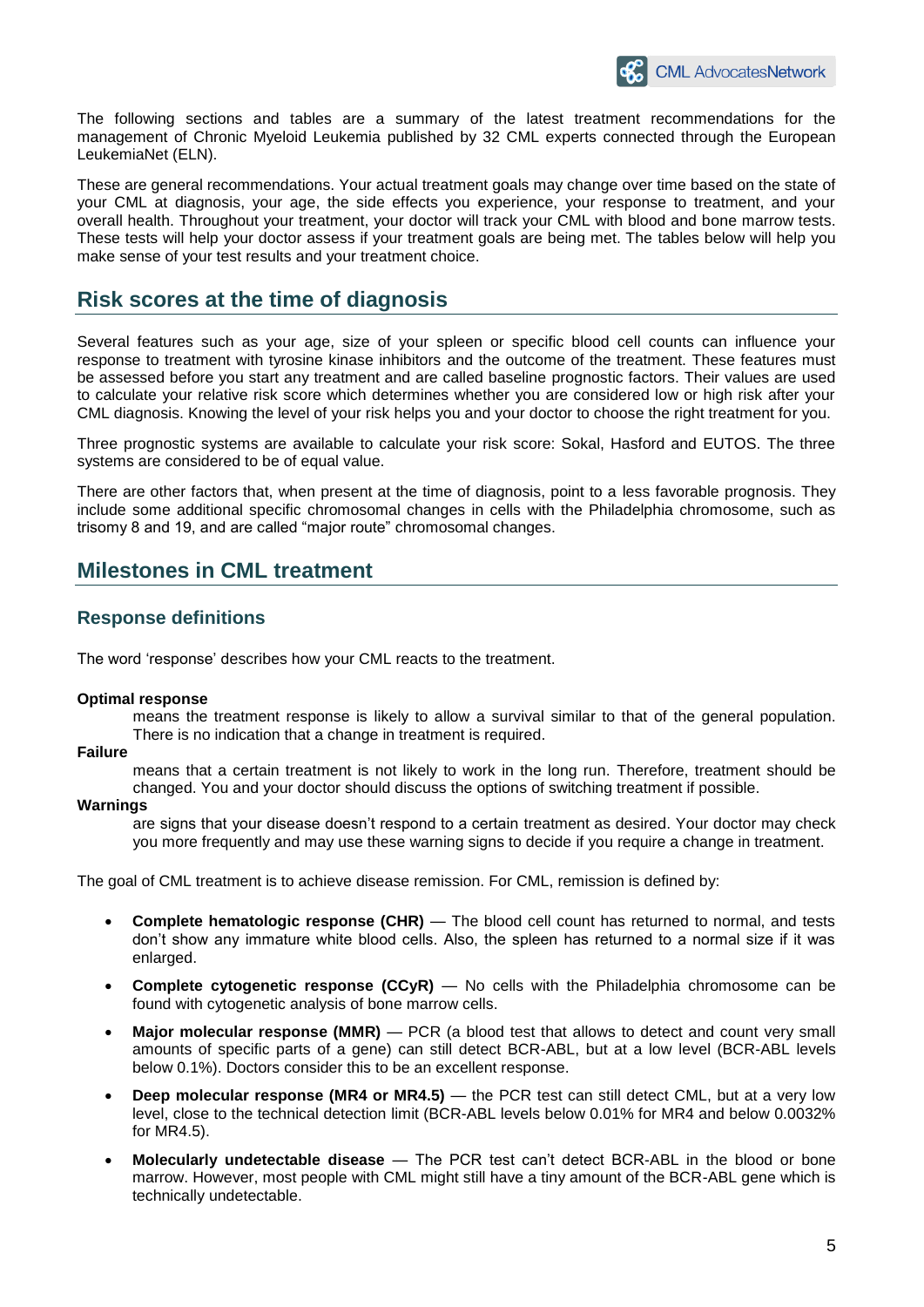**CML** AdvocatesNetwork

Unlike other cancer patients, CML patients who are in remission are not cured, and current knowledge cannot recommend stopping treatment outside of controlled clinical studies except in individual patients with proper, high quality monitoring at monthly intervals. Even if tests can't find any trace of CML in your cells, the disease can still reappear and result in a relapse.

Your doctor will want you to have tests done at various times so that your body's response to the disease and treatment can be monitored. Table 1 outlines what your lab results will look like if you are in remission and how often you should be tested. Monitoring can be performed using a molecular or cytogenetic test or both.

## **Table 1.**

|                                                     | <b>Remission</b>                                                                                                                                | <b>Testing</b>                                                                                                                                                                                                        |
|-----------------------------------------------------|-------------------------------------------------------------------------------------------------------------------------------------------------|-----------------------------------------------------------------------------------------------------------------------------------------------------------------------------------------------------------------------|
| Hematologic<br>Complete<br>(CHR)                    | • Platelet count < $450,000/\mu L$<br>• White blood cells < $10,000/\mu L$<br>· Differential blood with no<br>immature granulocytes and $< 5\%$ | Blood test at diagnosis. Then every 15 days until<br>complete hematologic response has been achieved<br>and confirmed.                                                                                                |
|                                                     | basophils<br>· Non-palpable spleen                                                                                                              | Test at least every 3 months, or as required.                                                                                                                                                                         |
| Cytogenetic<br><b>None</b>                          | > 95% of cells with Philadelphia<br>chromosome                                                                                                  | Cytogenetic test on bone marrow at diagnosis, 3, 6<br>and 12 months until complete cytogenetic response<br>has been achieved and confirmed. After 12 months, if<br>an MMR is achieved in molecular tests, cytogenetic |
| Minimal                                             | 66-95% of cells with Philadelphia<br>chromosome                                                                                                 | testing on bone marrow is required only if<br>standardized molecular testing is not available.                                                                                                                        |
| Minor                                               | 36-65% of cells with<br>Philadelphia chromosome                                                                                                 | In case of warning signs, repeat all cytogenetic and<br>molecular tests as often as monthly.                                                                                                                          |
| Partial (PCyR)                                      | 1-35% of cells with Philadelphia<br>chromosome                                                                                                  | For treatment failure or progression to accelerated or<br>blastic phase, cytogenetics of bone marrow cells,<br>molecular testing (PCR), and mutational analysis                                                       |
| Complete<br>$(CCyR)^*$                              | No cells with Philadelphia<br>chromosome (in at least 20 cells)                                                                                 | should be performed.                                                                                                                                                                                                  |
| <b>Molecular</b><br>Major (MMR)                     | $\leq$ 0.1% BCR-ABL on the<br>international scale (IS)                                                                                          | Molecular testing (PCR): Every 3 months, until MMR<br>(BCR-ABL $\leq$ 0.1%) has been achieved and<br>confirmed.<br>Then at least every 3-6 months.                                                                    |
| Deep<br>molecular<br>remission<br>MR <sup>4.0</sup> | Either detectable disease with<br>< 0.01% BCR-ABL (IS) or<br>undetectable disease with $> 10,000$<br>ABL gene copies in the sample              |                                                                                                                                                                                                                       |
| MR <sup>4.5</sup>                                   | Either detectable disease with<br>< 0.0032% BCR-ABL (IS) or<br>undetectable disease with $> 32,000$<br>ABL gene copies in the sample            |                                                                                                                                                                                                                       |
| Undetectable                                        | The PCR test can't detect any of<br>the BCR-ABL gene in the blood                                                                               |                                                                                                                                                                                                                       |
| <b>Mutation</b><br>analysis                         | No presence of mutations                                                                                                                        | Mutational analysis by Sanger sequencing (a<br>specific technique to detect mutations) is<br>recommended only in case of progression, failure and<br>warning.                                                         |

≤ means less than or equal to; > means more than

\* This can also be measured by Fluorescence In Situ Hybridization (FISH) – another method to detect Philadelphia chromosome on blood cells.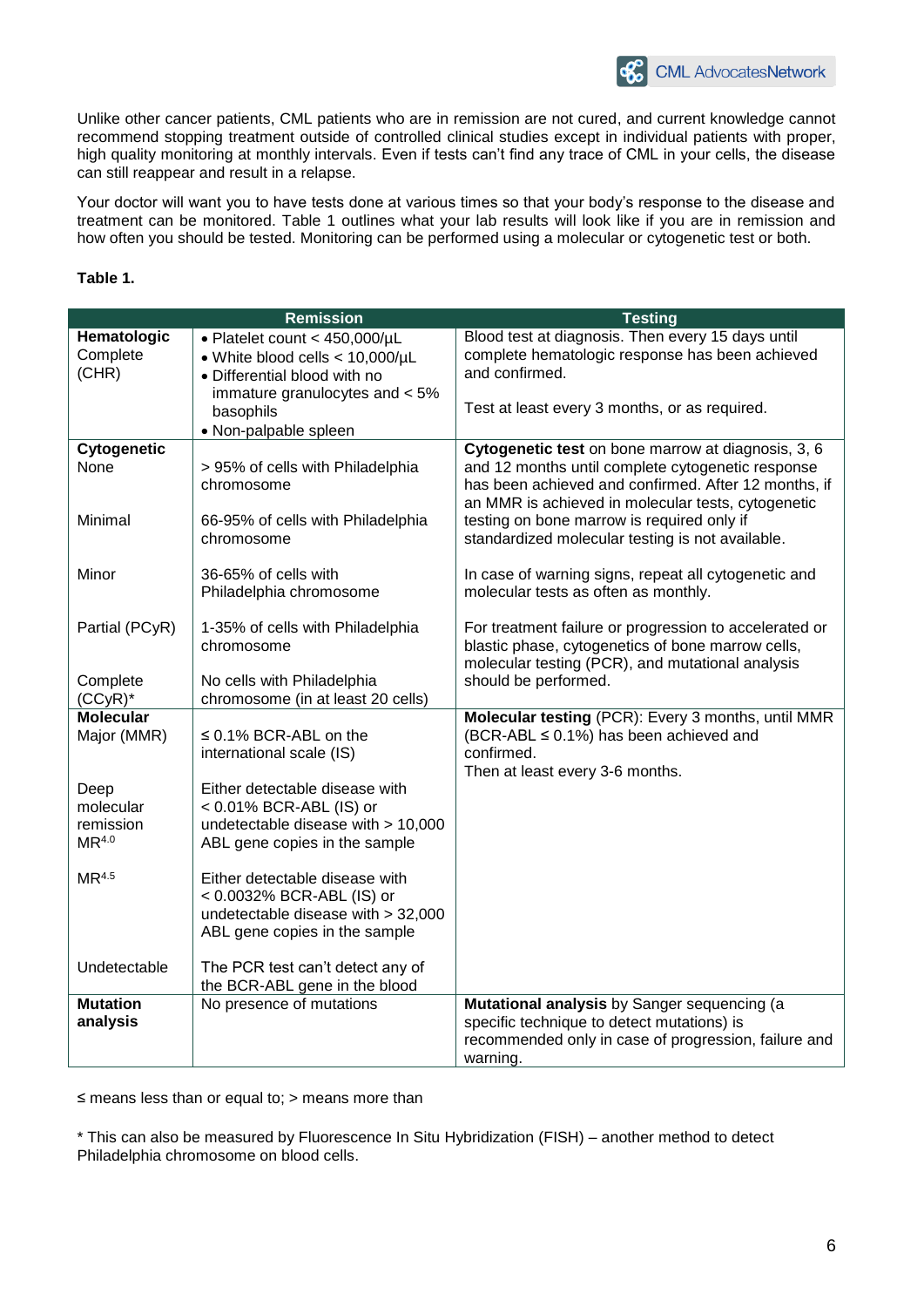

## <span id="page-6-0"></span>**Response levels and warnings in first line treatment**

Are you in the chronic phase of CML and taking 400 mg per day of imatinib or 100 mg per day of dasatinib or nilotinib 300 mg twice daily as your first tyrosine kinase therapy after diagnosis? Read Table 2 to see the definitions of goals of treatment.

#### **Table 2.**

| <b>Time</b>                                  | <b>Optimal response</b>                                                                                                                     | <b>Warnings</b>                                                                                                                                                                                                 | <b>Failure</b>                                                                                                                                                                                                                                         |
|----------------------------------------------|---------------------------------------------------------------------------------------------------------------------------------------------|-----------------------------------------------------------------------------------------------------------------------------------------------------------------------------------------------------------------|--------------------------------------------------------------------------------------------------------------------------------------------------------------------------------------------------------------------------------------------------------|
| At diagnosis                                 | (Does not apply at this<br>stage)                                                                                                           | High risk by Sokal/EUTOS/<br>Hasford score, or additional<br>major chromosomal<br>changes in cells with the<br>Philadelphia chromosome*                                                                         | (Does not apply at this<br>stage)                                                                                                                                                                                                                      |
| At 3 months                                  | BCR-ABL $\leq$ 10% in<br>PCR test.<br>and/or cells with the<br>Philadelphia<br>chromosome ≤ 35% in<br>cytogenetic test                      | BCR-ABL > 10% in PCR<br>test.<br>and/or cells with the<br>Philadelphia chromosome<br>36-95% in cytogenetic test                                                                                                 | No complete hematologic<br>response,<br>and/or cells with the<br>Philadelphia chromosome<br>> 95% in cytogenetic test                                                                                                                                  |
| At 6 months<br>At 12 months                  | $BCR-ABL < 1\%$ in PCR<br>test.<br>and/or no cells with the<br>Philadelphia<br>chromosome in<br>cytogenetic test<br>$BCR-ABL \leq 0.1\%$ in | BCR-ABL 1-10% in PCR<br>test.<br>and/or cells with the<br>Philadelphia chromosome<br>1-35% in cytogenetic test<br>BCR-ABL 0.1-1% in PCR                                                                         | $BCR-ABL > 10\%$ in PCR<br>test.<br>and/or cells with the<br>Philadelphia chromosome<br>> 35% in cytogenetic test<br>$BCR-ABL > 1\%$ in PCR                                                                                                            |
|                                              | <b>PCR</b> test                                                                                                                             | test                                                                                                                                                                                                            | test.<br>and/or at least 1 cell with<br>the Philadelphia<br>chromosome in cytogenetic<br>test                                                                                                                                                          |
| Then, and at any<br>time during<br>treatment | BCR-ABL $\leq$ 0.1% in<br><b>PCR</b> test                                                                                                   | <b>Additional major</b><br>chromosomal changes in<br>cells that do not have the<br>Philadelphia chromosome<br>(e.g. abnormalities in<br>chromosome 7 without<br>presence of changes in<br>chromosomes 9 and 22) | Loss of complete<br>$\bullet$<br>hematologic response,<br>complete cytogenetic<br>response or MMR**<br><b>Mutations</b><br>$\bullet$<br><b>Additional major</b><br>$\bullet$<br>chromosomal changes<br>in cells with the<br>Philadelphia<br>chromosome |

\* Cells with the Philadelphia chromosome are also called Ph positive cells or Ph+ cells; cells without the Philadelphia chromosome are also called Ph negative cells or Ph- cells:

\*\* Loss of MMR should be confirmed in two molecular tests one after another, with one having a BCR-ABL level ≥  $1\%$ .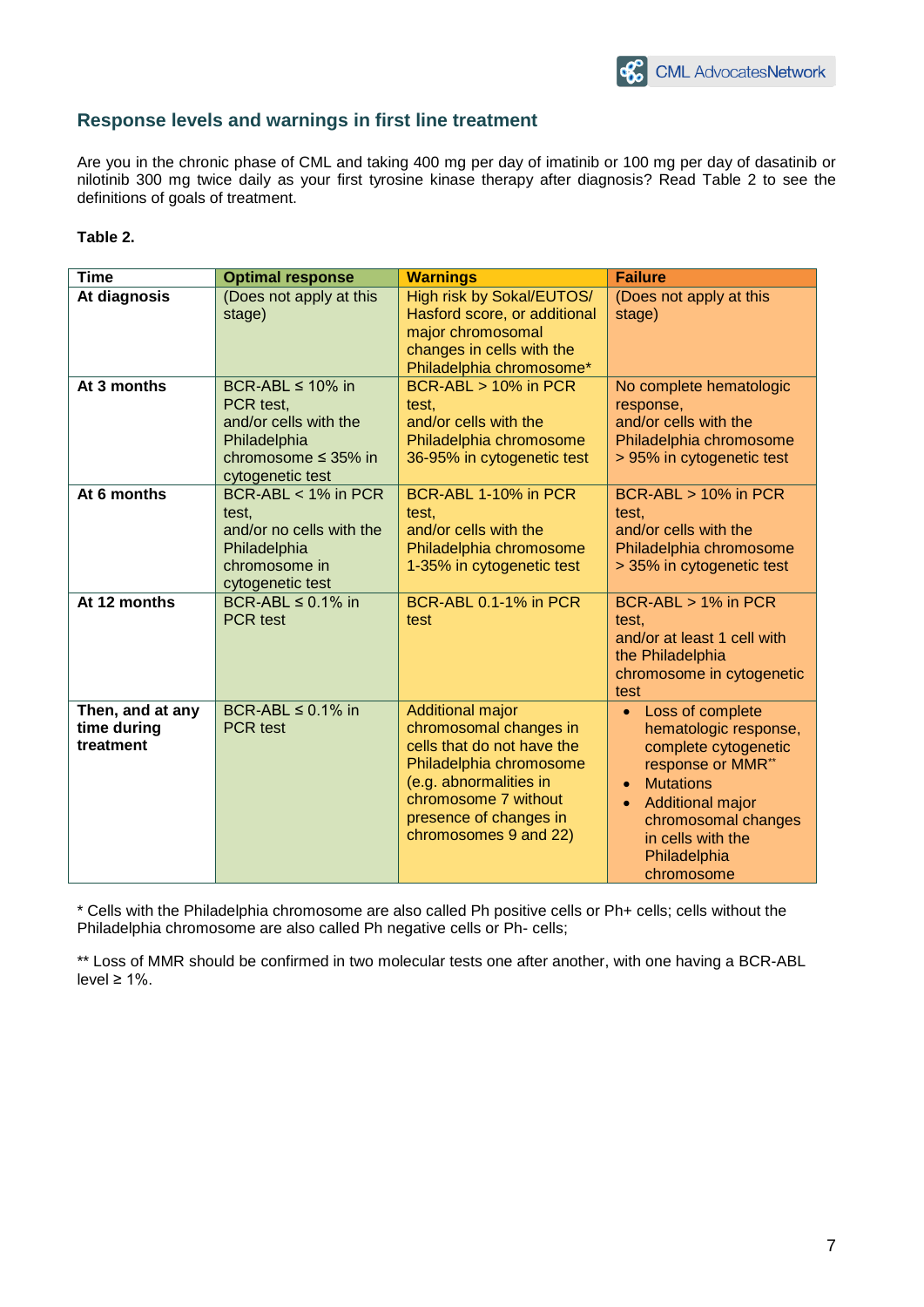## <span id="page-7-0"></span>**Response levels and warnings in second line treatment**

Are you taking dasatinib, nilotinib, bosutinib or ponatinib as a therapy following treatment with another tyrosine kinase inhibitor? Read Table 3 to see definitions for goals of treatment. These definitions are mainly based on data reported for nilotinib and dasatinib, and until more data becomes available, provisionally serve also for bosutinib and ponatinib. These definitions cannot be used for treatment after failure of two other tyrosine kinase inhibitors!

## **Table 3.**

| <b>Time</b>                                                        | <b>Optimal response</b>                                                                                                      | <b>Warnings</b>                                                                                                                                                                                          | <b>Failure</b>                                                                                                                                                                                                                                            |
|--------------------------------------------------------------------|------------------------------------------------------------------------------------------------------------------------------|----------------------------------------------------------------------------------------------------------------------------------------------------------------------------------------------------------|-----------------------------------------------------------------------------------------------------------------------------------------------------------------------------------------------------------------------------------------------------------|
| At baseline<br>(= right before<br>starting second<br>line therapy) | (Does not apply at this<br>stage)                                                                                            | No or loss of complete<br>hematologic response,<br>or lack of complete<br>cytogenetic response to 1 <sup>st</sup><br>line tyrosine kinase<br>inhibitors, or high risk by<br>Sokal/EUTOS/Hasford<br>score | (Does not apply<br>at this stage)                                                                                                                                                                                                                         |
| At 3 months                                                        | BCR-ABL $\leq$ 10% in<br>PCR test,<br>and/or cells with the<br>Philadelphia<br>chromosome $\leq 65\%$ in<br>cytogenetic test | BCR-ABL > 10% in PCR<br>test.<br>and/or cells with the<br>Philadelphia chromosome<br>66-95% in cytogenetic test                                                                                          | No complete hematologic<br>response,<br>or cells with the Philadelphia<br>chromosome > 95% in<br>cytogenetic test, or new<br>mutations                                                                                                                    |
| At 6 months                                                        | BCR-ABL $\leq 10\%$ in<br>PCR test.<br>and/or cells with the<br>Philadelphia<br>chromosome $<$ 35% in<br>cytogenetic test    | Cells with the Philadelphia<br>chromosome 35-65% in<br>cytogenetic test                                                                                                                                  | BCR-ABL > 10% in PCR test,<br>and/or cells with the<br>Philadelphia chromosome<br>> 65% in cytogenetic test,<br>and/or new mutations                                                                                                                      |
| At 12 months                                                       | $BCR-ABL < 1\%$ in<br>PCR test,<br>and/or no cells with the<br>Philadelphia<br>chromosome in<br>cytogenetic test             | BCR-ABL 1-10% in PCR<br>test.<br>and/or cells with the<br>Philadelphia chromosome<br>1-35% in cytogenetic test                                                                                           | BCR-ABL > 10% in PCR test,<br>and/or cells with the<br>Philadelphia chromosome<br>> 35% in cytogenetic test,<br>and/or new mutations                                                                                                                      |
| Then, and at any<br>time during<br>treatment                       | BCR-ABL $\leq$ 0.1% in<br>PCR test                                                                                           | <b>Additional major</b><br>chromosomal changes in<br>cells that do not have the<br>Philadelphia chromosome<br>(e.g. abnormalities in<br>chromosome 7),<br>or BCR-ABL $> 0.1\%$ in<br><b>PCR</b> test     | • Loss of complete<br>hematologic response<br>• loss of complete/partial<br>cytogenetic response<br>• new mutations<br>loss of MMR <sup>*</sup><br>$\bullet$<br>• additional major<br>chromosomal changes in<br>cells with the Philadelphia<br>chromosome |

\* Loss of MMR should be confirmed in two molecular tests one after another, with one having a BCR-ABL level  $≥ 1\%$ .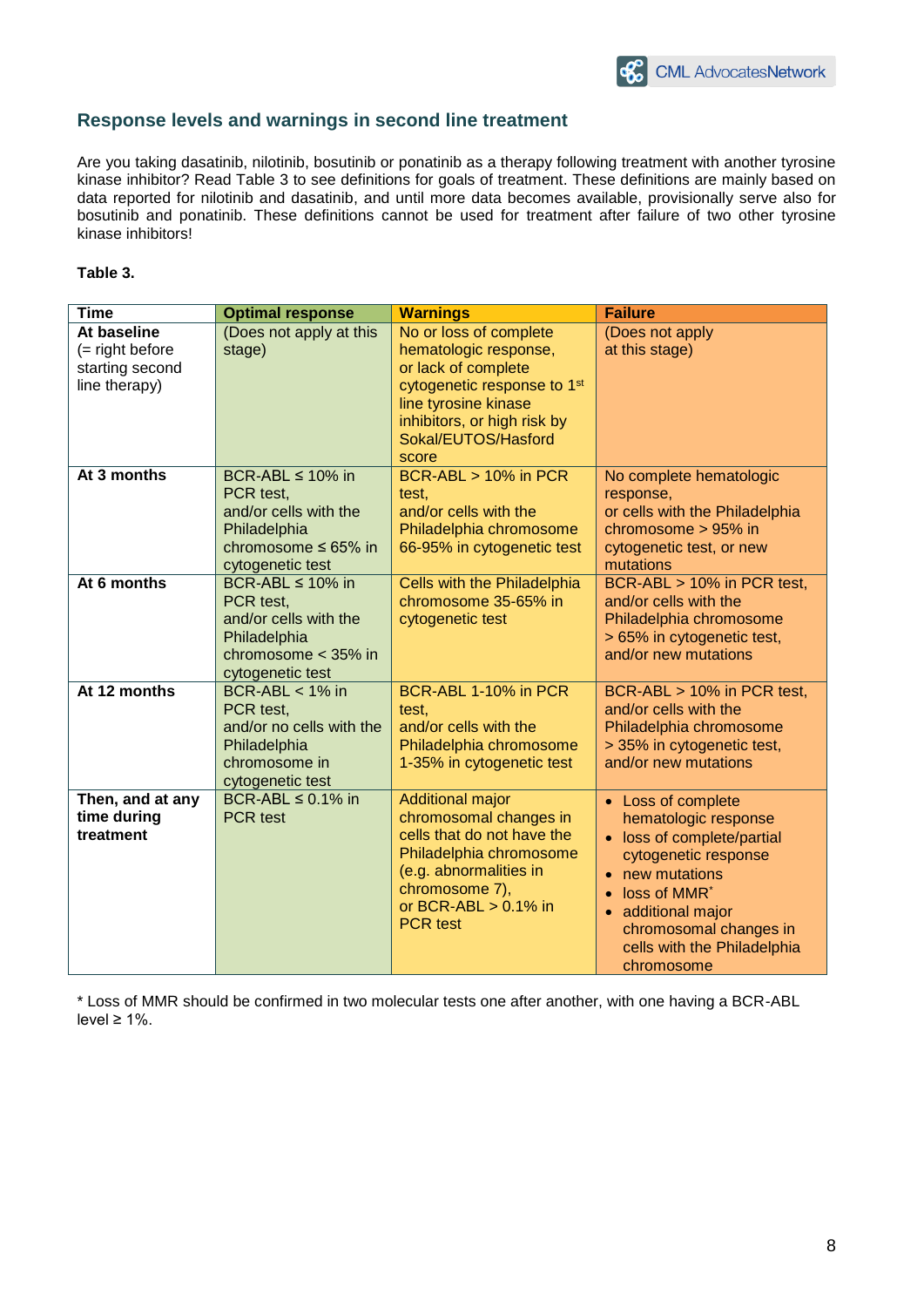# <span id="page-8-0"></span>**Choosing treatments in chronic phase**

Are you in the chronic phase of your CML? Read Table 4 to learn options for first, second, and third line treatment including stem cell transplantation. Choice of drug depends upon the characteristics of the disease, your overall condition, the different typical side effects of each drug, and other factors.

## **Table 4.**

| Line of<br>treatment                                         | <b>Which patients?</b>                                                                                                    | <b>Which treatment?</b>                                                                                                                                                                                                                                                                                                                                                                                                                                                                                    |
|--------------------------------------------------------------|---------------------------------------------------------------------------------------------------------------------------|------------------------------------------------------------------------------------------------------------------------------------------------------------------------------------------------------------------------------------------------------------------------------------------------------------------------------------------------------------------------------------------------------------------------------------------------------------------------------------------------------------|
| $1st$ line                                                   | All patients                                                                                                              | Imatinib 400 mg once daily, nilotinib 300 mg twice daily or<br>dasatinib 100 mg once daily.<br>Determining the HLA type* of patients and siblings should be done<br>only in case of warnings (high risk, additional major chromosome<br>changes in cells with the Philadelphia chromosome).                                                                                                                                                                                                                |
| $2nd$ line<br>(after imatinib,<br>nilotinib or<br>dasatinib) | Patients experiencing<br>toxicity and intolerance                                                                         | In intolerant patients: Switch to any of the other tyrosine kinase<br>inhibitors approved for 1 <sup>st</sup> line at the standard dose.<br>In resistant patients: A higher dose (imatinib 400 mg twice daily,<br>nilotinib 400 mg twice daily, dasatinib 70 mg twice daily or 140 mg<br>once daily), taking into account potential mutations, side effects of<br>previous treatments, and secondary diseases that may be of<br>concern. A change of drug is preferred to an increase of imatinib<br>dose. |
| $2nd$ line<br>(after imatinib)                               | Patients with treatment<br>failure                                                                                        | Dasatinib, nilotinib, bosutinib (500 mg once daily) or ponatinib<br>(45 mg once daily).<br>Determine the HLA type of patients and siblings.                                                                                                                                                                                                                                                                                                                                                                |
| $2nd$ line<br>(after nilotinib)                              | Patients with treatment<br>failure                                                                                        | Dasatinib, bosutinib or ponatinib.<br>Determine the HLA type of patients and siblings. Consider stem<br>cell transplant.                                                                                                                                                                                                                                                                                                                                                                                   |
| $2nd$ line<br>(after<br>dasatinib)                           | Patients with treatment<br>failure                                                                                        | Nilotinib, bosutinib or ponatinib.<br>Determine the HLA type of patients and siblings. Consider stem<br>cell transplant.                                                                                                                                                                                                                                                                                                                                                                                   |
| 3rd line<br>(after two<br>tyrosine<br>kinase<br>inhibitors)  | Patients who fail to<br>respond and/or are<br>intolerant to two<br>tyrosine kinase<br>inhibitors<br>All eligible patients | Any of the remaining tyrosine kinase inhibitors.<br>Stem cell transplant, if feasible, could be recommended.                                                                                                                                                                                                                                                                                                                                                                                               |
| Any line                                                     | Patients who carry the<br>T315I mutation                                                                                  | Ponatinib.<br>Determine the HLA type of patients and siblings. Consider stem<br>cell transplant.                                                                                                                                                                                                                                                                                                                                                                                                           |

\* Human leukocyte antigens (HLA) are specific markers found on most cells of your body. Your immune system uses these markers to know which cells belong in your body and which ones do not. HLA typing determines how closely the markers of the patient match the markers of the stem cell donor. The better the match, the less likely will the donated immune cells attack the patient's cells.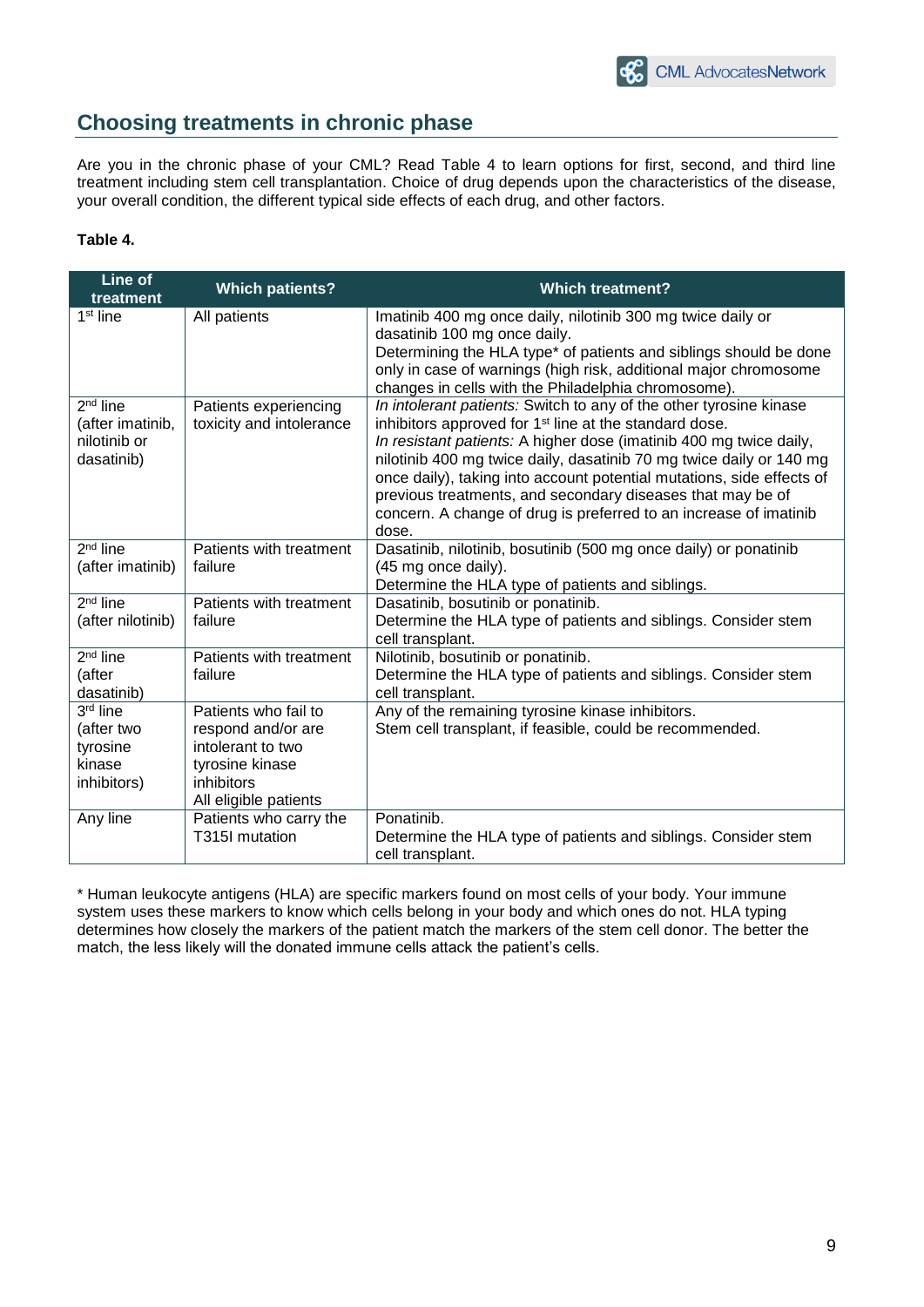# <span id="page-9-0"></span>**Choosing treatments in accelerated phase**

If you are in either the accelerated or blastic phase of your disease, then read Table 5 to learn about treatment options.

## **Table 5.**

| <b>Accelerated Phase and</b><br><b>Blastic Phase</b>                                                   | <b>Which patients?</b>                                                    | <b>Which treatment?</b>                                                                                                                                                                                                                                                                                                                                                                                                                                     |
|--------------------------------------------------------------------------------------------------------|---------------------------------------------------------------------------|-------------------------------------------------------------------------------------------------------------------------------------------------------------------------------------------------------------------------------------------------------------------------------------------------------------------------------------------------------------------------------------------------------------------------------------------------------------|
| <b>Accelerated Phase and</b><br><b>Blastic Phase, newly</b><br>diagnosed                               | Patients who have<br>never used a BCR-<br>ABL inhibitor                   | Imatinib 400 mg twice daily, dasatinib 70 mg twice<br>$\bullet$<br>daily or 140 mg once daily<br>Stem cell transplant for all blastic phase patients,<br>$\bullet$<br>and for accelerated phase patients who do not<br>achieve optimal response<br>Chemotherapy may be necessary before stem cell<br>$\bullet$<br>transplant                                                                                                                                |
| <b>Accelerated Phase and</b><br><b>Blastic Phase, as a</b><br>progression from<br><b>Chronic Phase</b> | Patients who have<br>used a BCR-ABL<br>inhibitor before and<br>progressed | Any of the tyrosine kinase inhibitors not used before<br>$\bullet$<br>progression (ponatinib in case of T315I mutation),<br>with or without chemotherapy at the same time,<br>followed by a stem cell transplant in all eligible<br>patients<br>In case of uncontrolled, resistant blastic phase,<br>$\bullet$<br>allogeneic stem cell transplant is not<br>recommended. For these patients, chemotherapy<br>and/or palliative care might be more suitable. |

# <span id="page-9-1"></span>**Treatment discontinuation**

ELN experts recommend that patients with CML who are responding optimally to treatment continue taking their standard recommended dose indefinitely. There have been clinical studies to stop imatinib in some patients who were in deep molecular response for at least two years. About 40% of them maintained the same degree of response. This is now called Treatment Free Remission. These patients were followed up for one to four years. Currently, however, not enough data is available to recommend that patients discontinue their treatment outside of well designed, controlled studies. Such studies are ongoing, and alternatives to discontinuation, like using imatinib on and off, are also being studied.

Stopping treatment may be considered in individual patients, also outside of clinical studies, if high quality and certified molecular monitoring can be assured at monthly intervals. This can be particularly important to women who plan to have children, because becoming pregnant is strongly discouraged during treatment with tyrosine kinase inhibitors.

# <span id="page-9-2"></span>**Side effect patterns**

Different drugs have different side effects. This is also true for the different tyrosine kinase inhibitors. Your doctor will consider this when choosing a drug to treat you, taking into account your specific CML as well as other health issues that are not related to your CML.

The side effects of tyrosine kinase inhibitors can be divided into three general classes:

- 1. The first includes major side effects that typically occur during the first phase of treatment. These side effects are manageable, but you may have to discontinue treatment or reduce your dose temporarily. About one in ten patients needs to discontinue treatment permanently.
- 2. The second class includes minor side effects that begin early during treatment and can persist becoming chronic. They are also manageable and tolerable but impair your quality of life. They keep patients from taking their drugs as prescribed and this is a major cause of treatment failure. Many of these side effects are common to all tyrosine kinase inhibitors, with some differences in how often they occur and how severe they are, so that some patients can benefit from changing the tyrosine kinase inhibitor.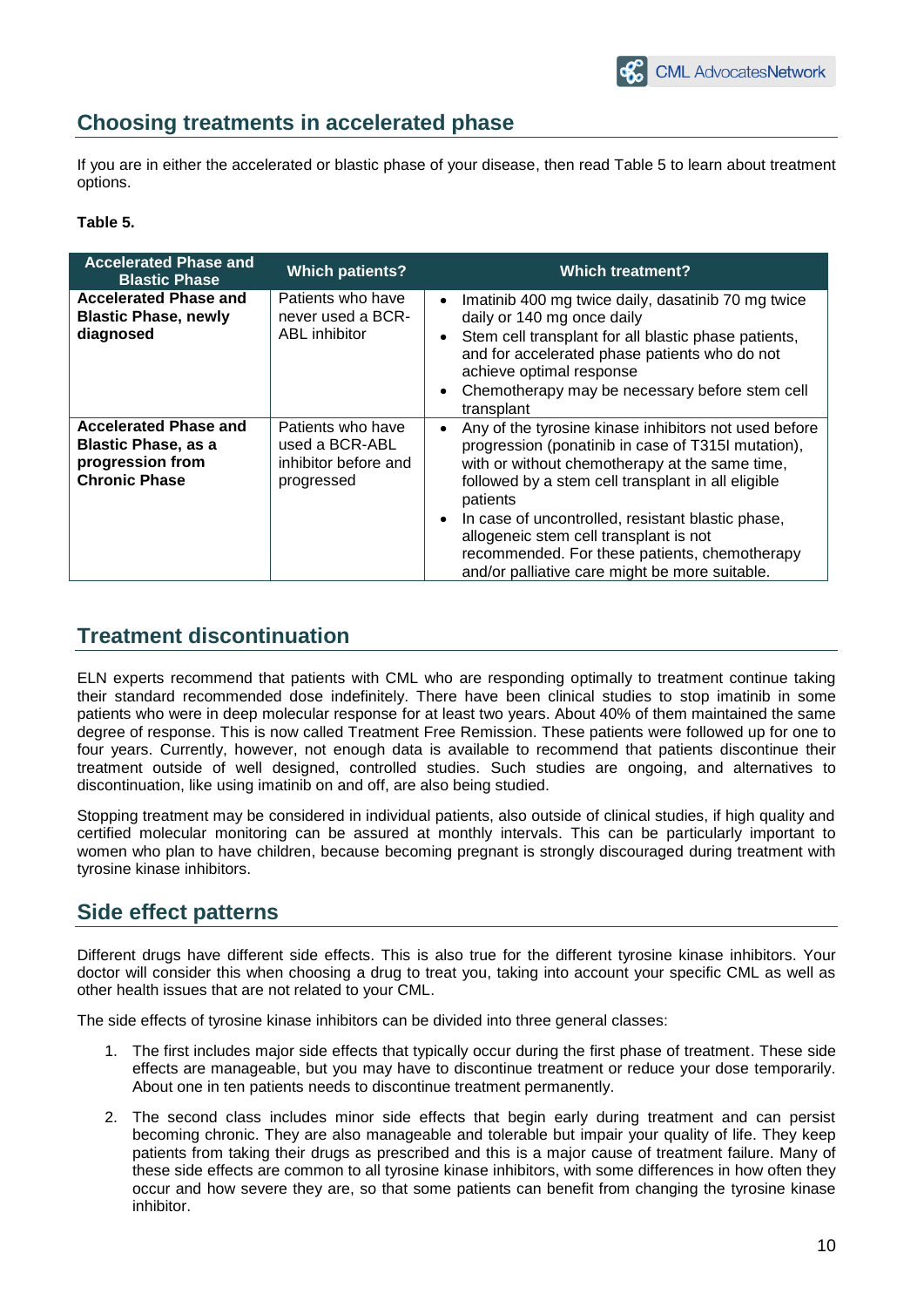

3. The third class includes late complications (for example those not directly related to the drug effect) that, in the long run, can affect your heart and blood vessels, your respiratory system, organs like your liver or pancreas, your immune defense or your metabolism.

All tyrosine kinase inhibitors can affect the heart and should be used with great caution in patients with heart failure. You should therefore tell your doctor if you have previously had heart problems.

Nilotinib has been linked particularly with diseases of the arteries. Dasatinib has been associated particularly with complications of lung and pleura (a thin sheet of tissue that wraps around the outside of your lungs and lines the inside of your chest cavity). Little data was available on the side effects of bosutinib and ponatinib when the updated ELN Recommendations were issued in 2013; since then, some conclusive data have been published on the side effects and management of these drugs.

Late or long-term side effects and complications of second generation tyrosine kinase inhibitors are not yet fully understood. All patients should be continuously monitored.

# <span id="page-10-0"></span>**Be an active patient**

## <span id="page-10-1"></span>**Some considerations and tips**

These recommendations are not meant to replace medical advice, but are meant to provide you with a clearer understanding of CML treatment, tests, and results. In order to achieve the best results, you may want to be an active patient. Consider these tips:

- 1. **Find a doctor who knows a lot about your disease** and has treated many CML patients. This is especially important if your disease is advanced, if your test results are not clear or if you have had severe or unusual side effects from treatment. Experience counts.
- 2. **Be sure to talk with your doctor at any stage of your disease**, especially before stopping or changing your treatment. Keep asking until you get answers you understand.
- 3. **Know your treatment goals.** Consider to record your medication treatment history and your test results.
- 4. **Make sure your doctor keeps an eye on how well your treatment is working**. Don't miss your regular check-ups as CML is a life-threatening disease if not under control.
- 5. **Having side effects?** Write them down, and talk to your doctor about them at your next appointment. He or she may be able to help you manage them, but only if you tell about them.
- 6. **Ask your doctor whether clinical trials are an option for you.** In certain cases these might not only be of potential benefit to you, but also to future CML patients.
- 7. **Give your treatment time to work.** The choice to switch to a new treatment should be based on good data. If your test results are not clear, it may be wise to get tested again.
- 8. **Only drugs that are taken can actually work**. Make sure you take your treatment as prescribed. There is evidence that not following CML treatment as prescribed can threaten success of your CML treatment. Address your concerns to your doctor before you consider stopping or skipping your treatment.
- 9. **Get support and share experience**. Connect with other people who are living with the disease, and with support groups for CML patients – there are CML groups in more than 70 countries. You can visit the CML Advocates Network for a list of worldwide CML support groups here: <http://www.cmladvocates.net/members>
- 10. **Tell your family and friends how they can help.** Consider also to bring a family member or friend to the doctor's appointment to help you listen and take notes. Remember—you don't have to go through this alone.